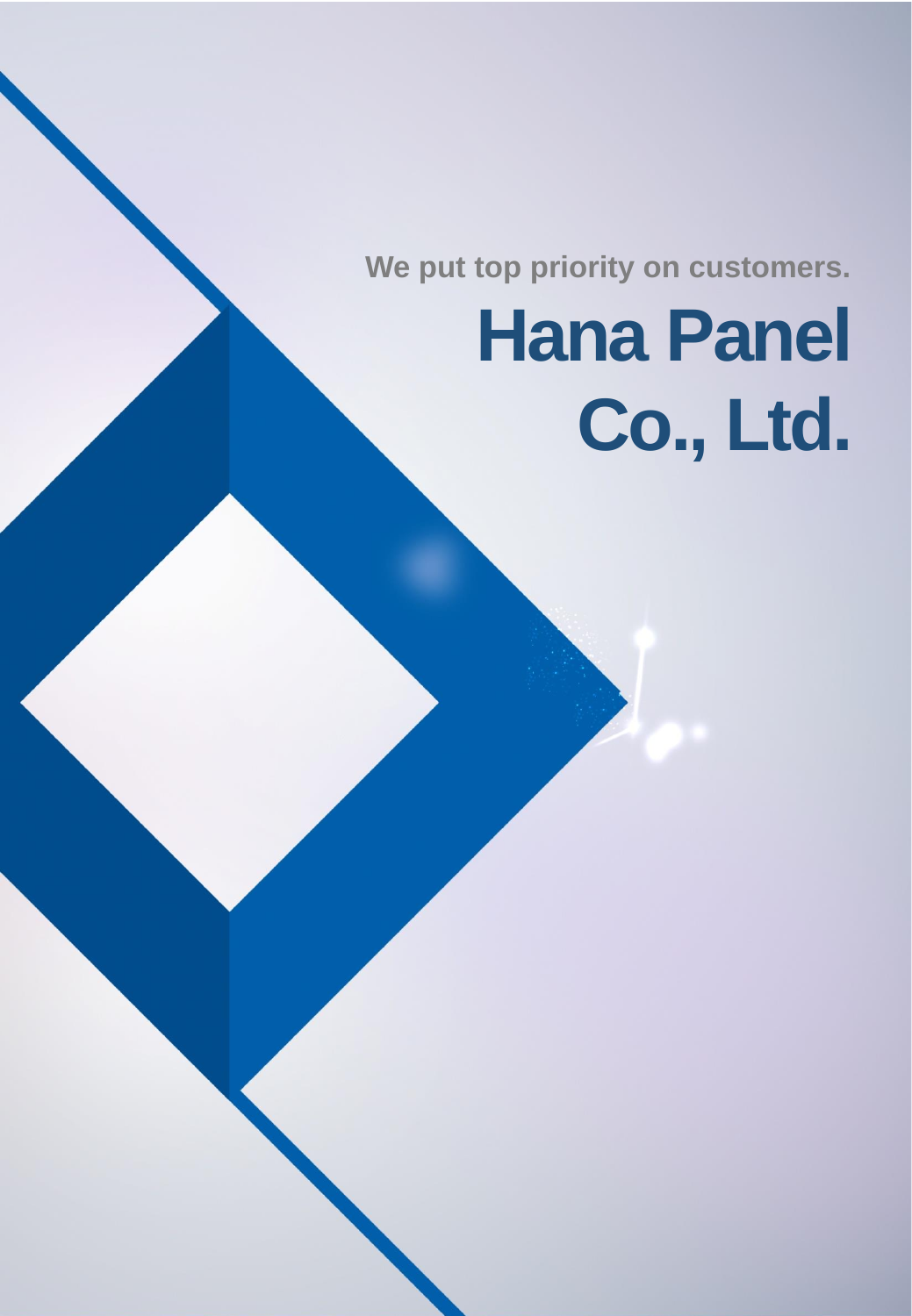#### **Hana Panel Co., Ltd.**

Welcome to our website! I am Chairman Kim Jeong-gi. I would like to thank you wholeheartedly for your affectionate concern and encouragement to Hana Panel Co., Ltd.

Hana Panel Co., Ltd. produces internal and external panels for construction. Through continued researches and technology developments, we are developing and manufacturing standardized products which can be easily installed by anyone for general buildings and government offices.

The products of Hana Panel Co., Ltd. are excellent in preventing water leak and easy to install. So, you can shorten not only delivery time but also installation period, thus reducing construction costs. In addition, in order to satisfy customers and secure the reliability of the products, we have also obtained the certification for the quality management system, the performance certification from the Small and Medium Business Administration, and the excellent invention certification from the Korea Invention Promotion Association. This indicates the superiority of our products and means that customers can use them without any worries. As we will keep researching and developing technologies for increasing our customers' property values through customer satisfaction as well as product quality satisfaction, we also would like to ask you to pay much attention and give a lot of encouragement to Hana Panel Co., Ltd.

#### **Improvement of living environment and increase in customers' property values**

#### **Increase in building quality and values**

With future-oriented appearance and strong & splendid functions, you can increase the quality and values of buildings after installation.

#### ■ Reduction of installation period and construction costs

Quick product delivery and easy installation differentiate ourselves from other manufacturers and satisfy our customers with reduction of construction costs.

#### ■ Other additional environment functions

If you use our products for buildings, you can upgrade the dignity of your buildings and obtain additional environment functions, such as prevention of water leak, additional insulation, and prevention of condensation.



## **HISTORY**

| 2014 | Performance certification, excellent inventions                                                    |
|------|----------------------------------------------------------------------------------------------------|
| 2009 | Registration with Public Procurement Service - KS Q ISO 9001 Certification                         |
| 2008 | Nominated as a venture business.                                                                   |
| 2007 | Obtained the patent for interior panels.                                                           |
| 2002 | Changed the company name to Hana Precision Co., Ltd. and selected as a clean place<br>of business. |
| 1998 | Nominated as a venture business. Purchased and moved to a new factory.                             |
| 1995 | Established Hana Precision Co., Ltd. on August 01.                                                 |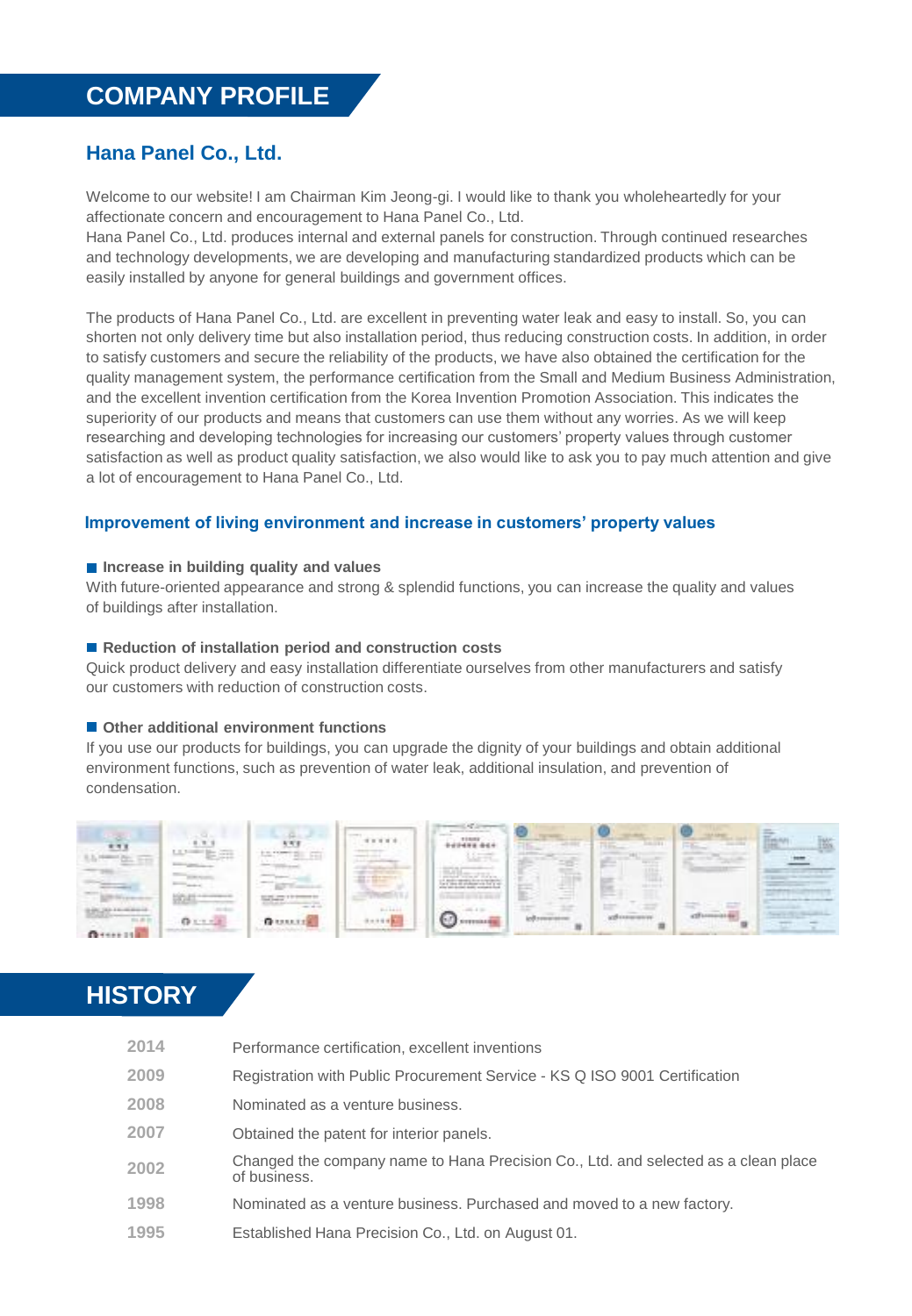# **CERTIFICATES AND TEST REPORTS**

## **DEVELOPMENT BACKGROUND**

| <b>Division</b>               | <b>Problems with existing products</b>                                                                                                                                                                        | <b>Developed products</b>                                                                                                                                                                 |  |
|-------------------------------|---------------------------------------------------------------------------------------------------------------------------------------------------------------------------------------------------------------|-------------------------------------------------------------------------------------------------------------------------------------------------------------------------------------------|--|
| Problems<br>with Products     | - Labor costs increase due<br>to complicated and long<br>production processes.<br>- Water leaks due to gaps at<br>panel edges.                                                                                | - Press molds are used for<br>the first time at home and<br>abroad<br>- Stepped forming and all-in-<br>one corners                                                                        |  |
| Problems<br>With Installation | - As the fixing structures are<br>complicated with a 4-side<br>fixing type, it causes the<br>increase in installation<br>costs.<br>- The use of backup<br>materials causes the<br>increase in material costs. | - Improvement of fixing<br>types - Fixing only one side<br>with screws after inserting<br>and combining.<br>- As it is finished on the<br>stepped part, backup<br>materials are not used. |  |
| Problems<br><b>With Using</b> | - The finishing materials are<br>not durable due to artificial<br>damage and shrinkage<br>caused by thermal<br>expansion.<br>- Problems when a fire<br>breaks out.<br>Core materials, backup<br>materials.    | - As backup materials are<br>not used, artificial damage<br>can be prevented and there<br>is no fire caused by backup<br>materials.                                                       |  |

## **QUASI-NONCOMBUSTIBLE AND WIND PRESSURE TEST DATA**

| <b>Test item</b>                                                                                                                 | <b>Standard</b>                                            | <b>Result</b>                              | <b>Test method</b>                                                                               |
|----------------------------------------------------------------------------------------------------------------------------------|------------------------------------------------------------|--------------------------------------------|--------------------------------------------------------------------------------------------------|
| Thermal emission test -<br>Total emission calories                                                                               | Less than $8MJ/m2$                                         | $0.3$ MJ/m <sup>2</sup>                    | Passed the quasi-<br>noncombustible material<br>test in accordance with KS<br>F ISO 5660-1 2003. |
| Thermal emission test -<br>The time in which thermal<br>emission exceeds<br>200kw/m <sup>2</sup> continuously.                   | It must not exceed<br>the time.                            | 0 second                                   | Passed the quasi-<br>noncombustible material<br>test in accordance with KS<br>F ISO 5660-1 2003. |
| Thermal emission test -<br>Cracks, holes, and<br>melting which penetrate<br>the test body and are<br>harmful to fire prevention. | There shall<br>be no problem.                              | No problem                                 | Passed the quasi-<br>noncombustible material<br>test in accordance with KS<br>F ISO 5660-1 2003. |
| Airtightness test                                                                                                                | Less than<br>$0.0183m3/h$ , m <sup>2</sup>                 | 0.0066m3/min, $m^2$                        | ASTM E-283: 2004                                                                                 |
| Water tightness test                                                                                                             | There shall<br>be no water leak.                           | There is no water leak.                    | ASTM E-3312000&J                                                                                 |
| Wind pressure test                                                                                                               | There shall be<br>no missing and damage<br>to test bodies. | There is no problem<br>with the test body. | ASTM E-330: 2014                                                                                 |
| Salt water spray test                                                                                                            |                                                            | There is no problem<br>with the test body. | KS D 9502: 2009                                                                                  |

<Source: Korea Testing & Research Institute TBS-000251>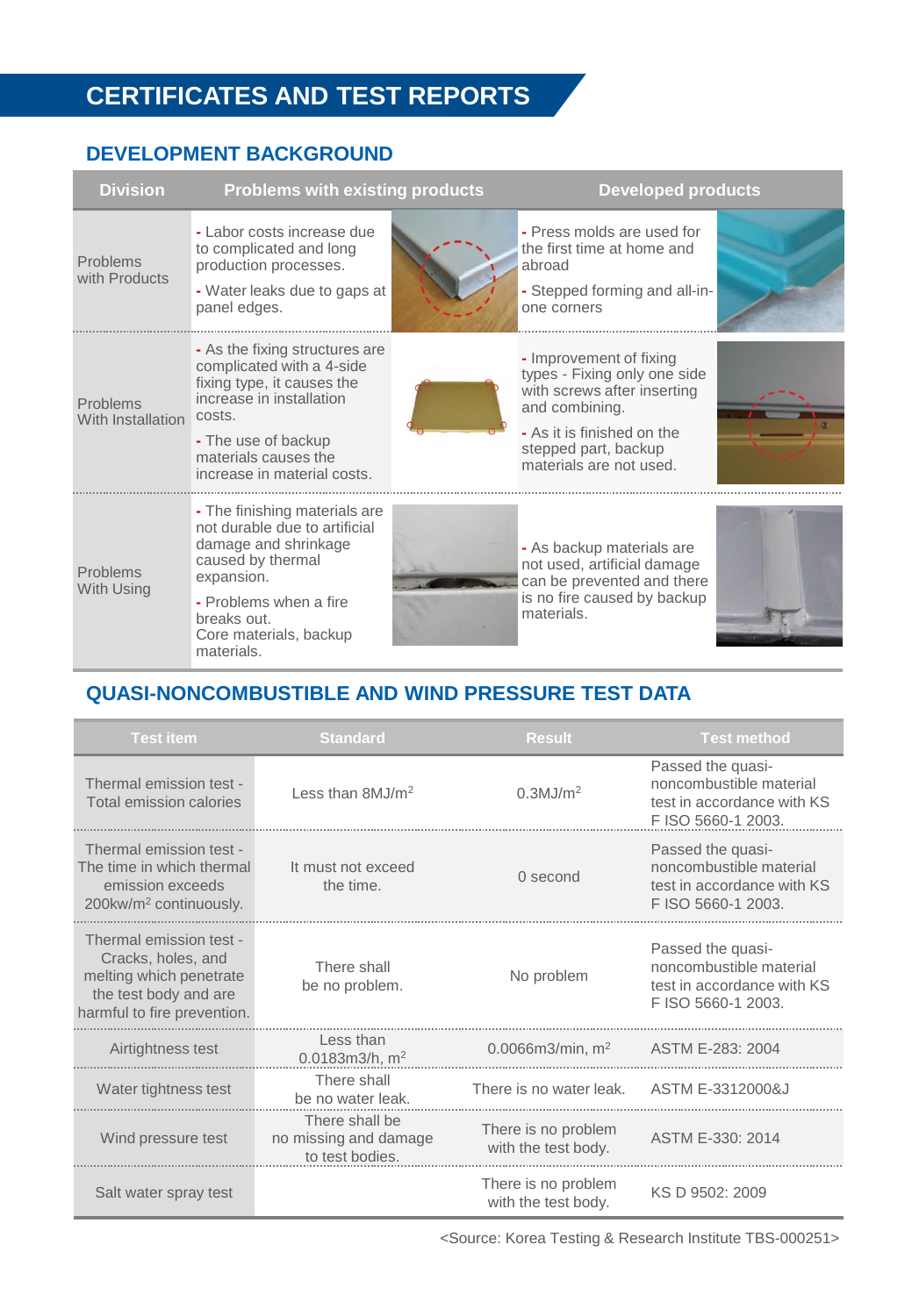# **PRODUCT**

## **STRUCTURE**



## **SPECIFICATION**

| <b>Materia</b>                                       | Fluorine-coated, galvanized color steel sheet     |
|------------------------------------------------------|---------------------------------------------------|
| Size (mm)                                            | 300 x 600, 600 x 600, 275 x 1000, 600 x 1000      |
| <b>Thickness</b>                                     | 10mm                                              |
| - Use                                                | New and remodeling interior & exterior            |
| <b>Materials and ceiling</b><br>materials Insulation | Polyester fiber (self-extinguishability) – Option |

## **SUBSIDIARY MATERIALS**



+Shaped bracket



Flat fastener



Finishing base



T-shaped bracket



Right-angled fastener



Corner bracket





Flashing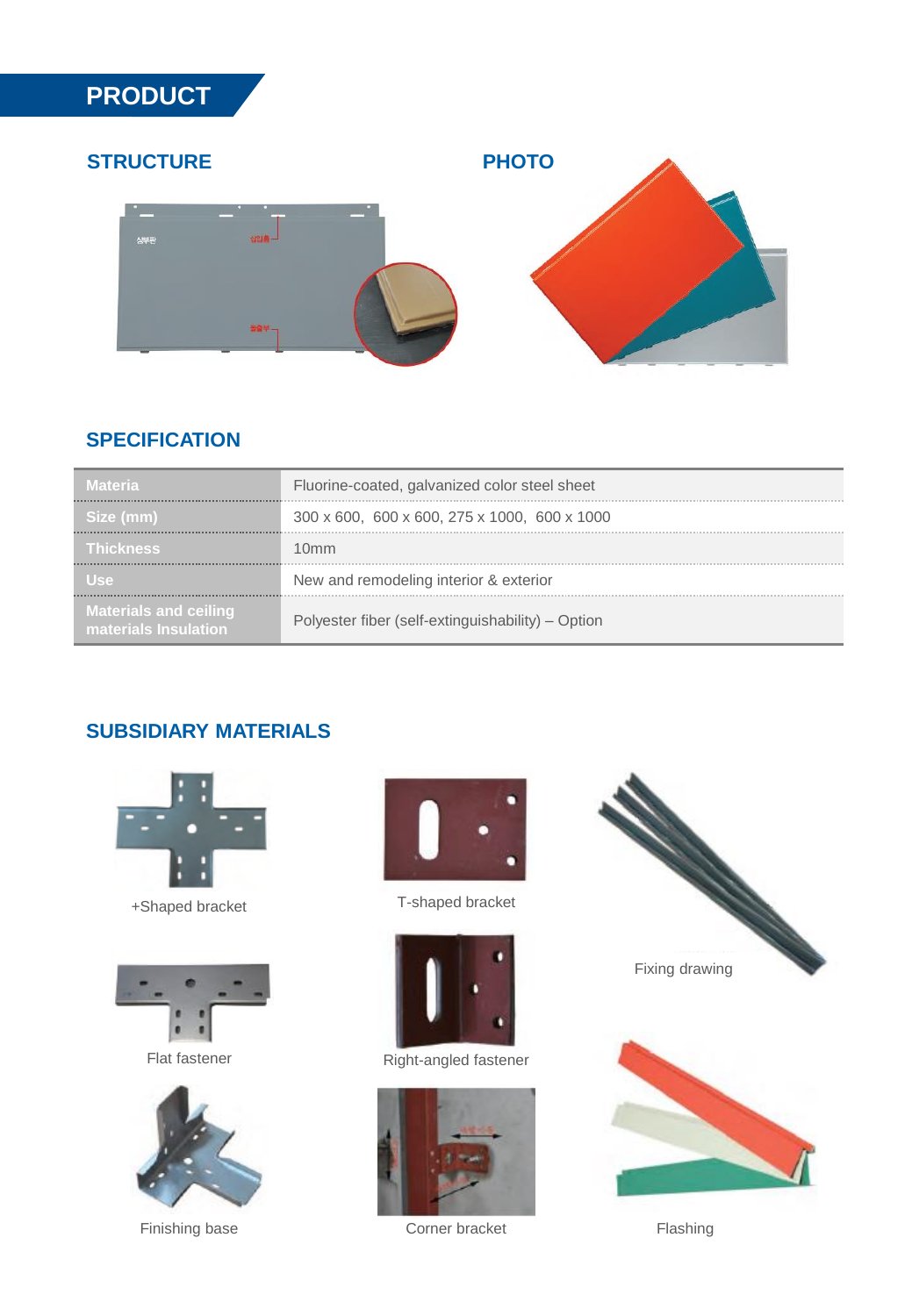## **PRODUCT**

#### **STRONG POINTS OF THE PRODUCT**

#### ■ **Installation** – Fix one side with screws after inserting and combining

The extruded part at the lower left side of the product is inserted into the groove at the upper part of the product and fixed firmly there. As it is produced to be perfectly installed by fixing only one side, you can save labor costs and prevent rust on screws, thus making it possible to keep its surface clean.



#### **Installation** – Backup materials are not used when silicon work is done.

By coating the finishing material on the stepped part, you do not need to use backup materials. So, you can save both labor costs and material costs. As the sealing surface is wide and deep with its size of  $7.5 \sim 9$ mm, you can prevent natural water leak and any other water leak which may be caused by damage.



#### **Production of all** - in-one corner and stepped part

As it is manufactured as an all-in-one product without any gap in the edge, you can prevent water leak which may be caused by the external environment. Because the steps are formed around the product, you can reinforce its flexural strength and flatness though the metal panel can be as thin and light as possible.



#### **Structure Installation**

You can prevent fire which may be caused by welding while installing structures.



< Welding method > < Bracket installation method >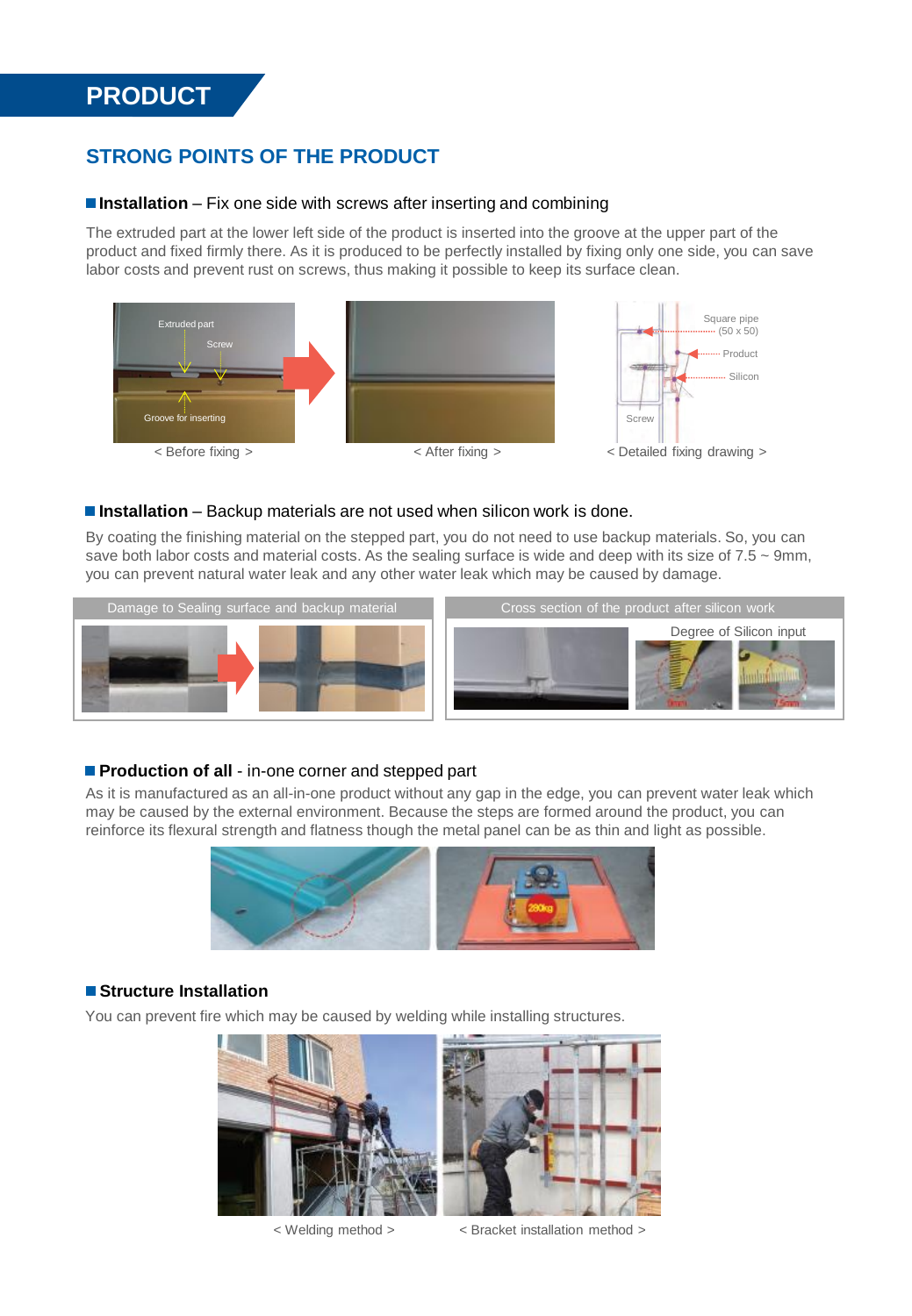# **INSTALLATION CASES**

#### **INSTALLATION CASES**



Yangsan Middle School Auditorium



Hongje Middle School Auditorium



Jeongeup Radiation Research Center Dormitory







Seosan CGV **Gimje Intake Station** Namwon Mart Town

## **BEFORE AND AFTER REMODELING**





Wooseong Bowling Alley





**Before After**